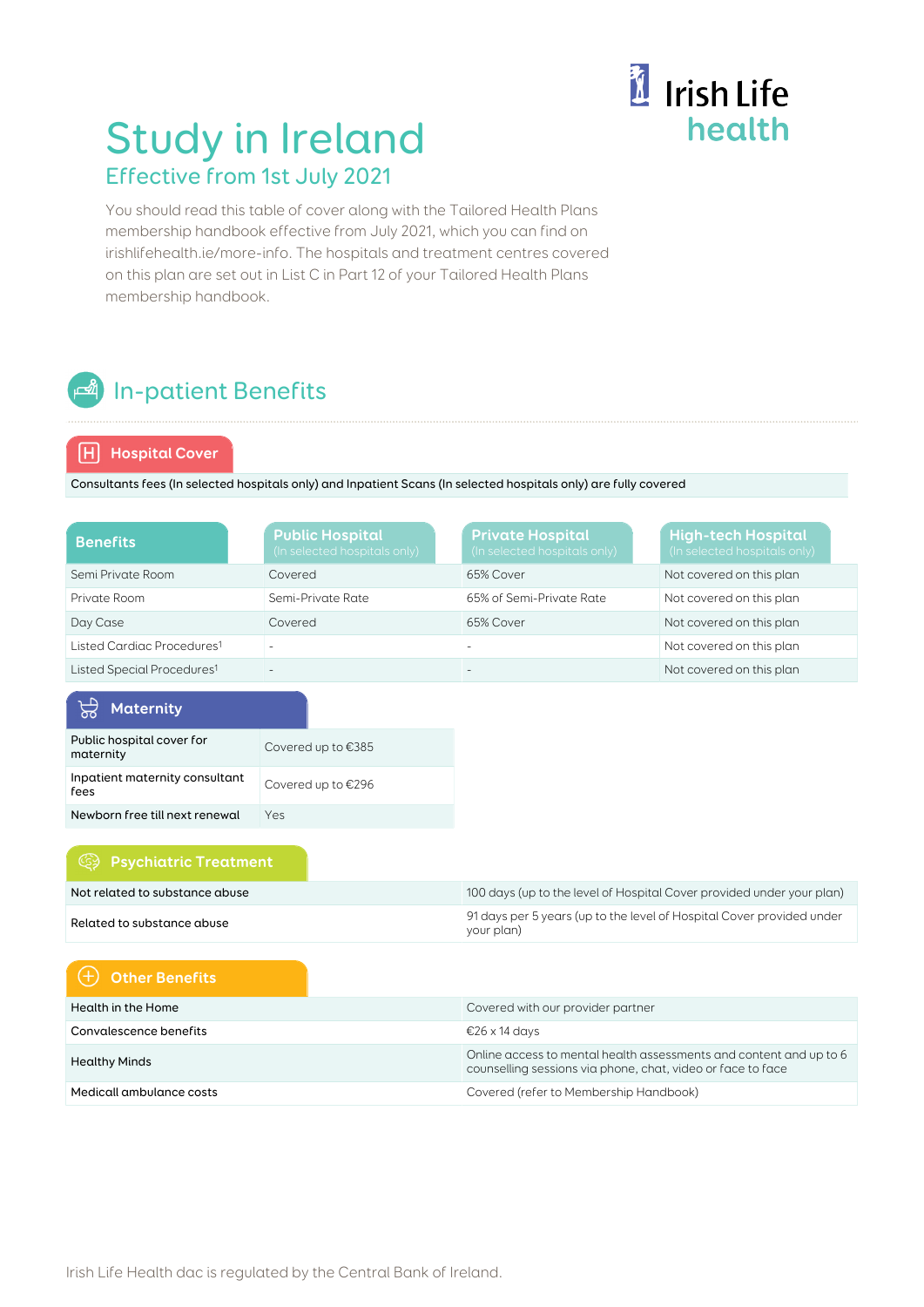

### Out-patient Benefits

### **Out-patient Benefits** not subject to excess

| Nurse on call                           | Covered                                                    |
|-----------------------------------------|------------------------------------------------------------|
| Digital Doctor                          | Unlimited. See irishlifehealth ie for further information. |
| Minor Injury Clinic Cover               | 50% up to €100 per visit                                   |
| Minor Injury Clinic Cover (Pay & Claim) | 50% up to €100 per visit                                   |
| <b>HPV Vaccine</b>                      | 50% up to $\epsilon$ 200 per policy year                   |
| MRI Scan: approved centre               | Covered                                                    |
| CT Scan: approved centre                | Covered                                                    |
| PET-CT Scan: approved centre            | Covered                                                    |

| <b>Out-patient Benefits</b> subject to excess                       |                                    |
|---------------------------------------------------------------------|------------------------------------|
| Outpatient excess per person                                        | €125                               |
| Maximum amount of outpatient benefits per member per policy<br>year | €2500                              |
| Consultant fees (non-maternity)                                     | €40 per visit                      |
| Public A&E Cover                                                    | €60 per visit                      |
| Medical and surgical appliances                                     | As per specified list <sup>2</sup> |
| Pathology: Cost of test                                             | €20 per test                       |
| Pathology: Consultant fees                                          | €25 per consultant fee             |
| Radiology: Cost of test                                             | €20 per test                       |
| Radiology: Consultant fees                                          | €25 per consultant fee             |
| MRI Scan: non approved centre                                       | Not covered on this plan           |
| PET-CT Scan: non approved centre                                    | Not covered on this plan           |
| CT Scan: non approved centre                                        | Not covered on this plan           |

### **A** Personalised Packages

#### **Student Cover**

| Mindfulness app subscription            | €30 contribution                        |
|-----------------------------------------|-----------------------------------------|
| Nutritionist or Dietician               | €30 contribution                        |
| Sports Club / Gym Membership / Classes  | €30 contribution                        |
| <b>Fitness Wearables</b>                | $£30$ contribution                      |
| Retainers and fitted gum shields        | €25 contribution                        |
| Sexual health screening - Simple 2 Test | Covered with our provider partner       |
| <b>Flu Vaccination</b>                  | Fully covered with our provider partner |

### **A** Members Benefits

| Allen Carr Smoking Cessation                                                                                                                | Back Up                      |
|---------------------------------------------------------------------------------------------------------------------------------------------|------------------------------|
| Laser Eye Surgery                                                                                                                           | Smiles Dental Access Package |
| For full details on the above and all member benefits available to you please visit the 'Member Benefits' section of www.irishlifehealth.ie |                              |

Irish Life Health dac is regulated by the Central Bank of Ireland.